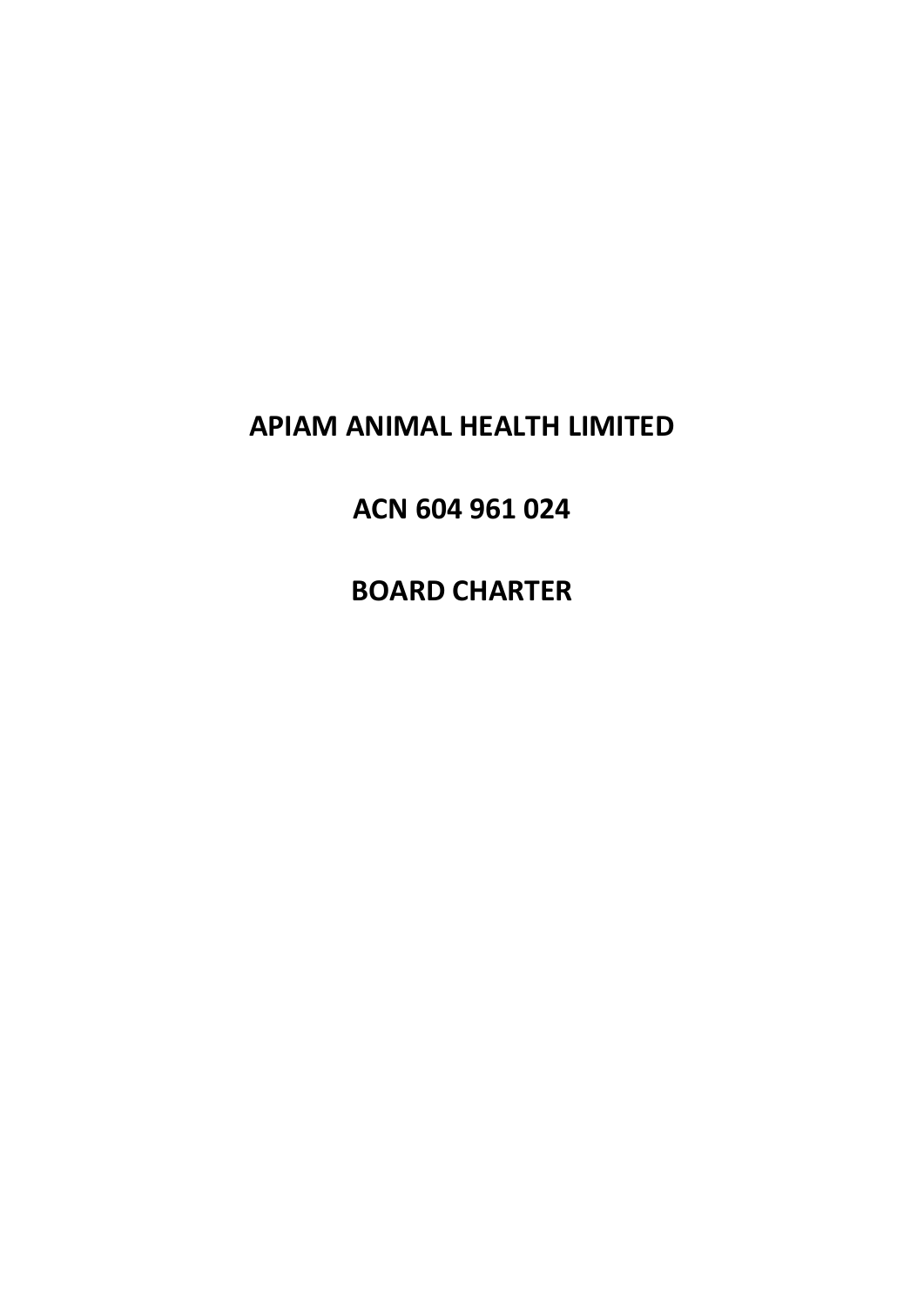# **Contents**

| 1            |  |
|--------------|--|
| $\mathbf{2}$ |  |
| 3            |  |
| 4            |  |
| 5            |  |
| 6            |  |
| 7            |  |
| 8            |  |
| 9            |  |
| 10           |  |
| 11           |  |
| 12           |  |
| 13           |  |
| 14           |  |
| 15           |  |
| 16           |  |
| 17           |  |
| 18           |  |
| 19           |  |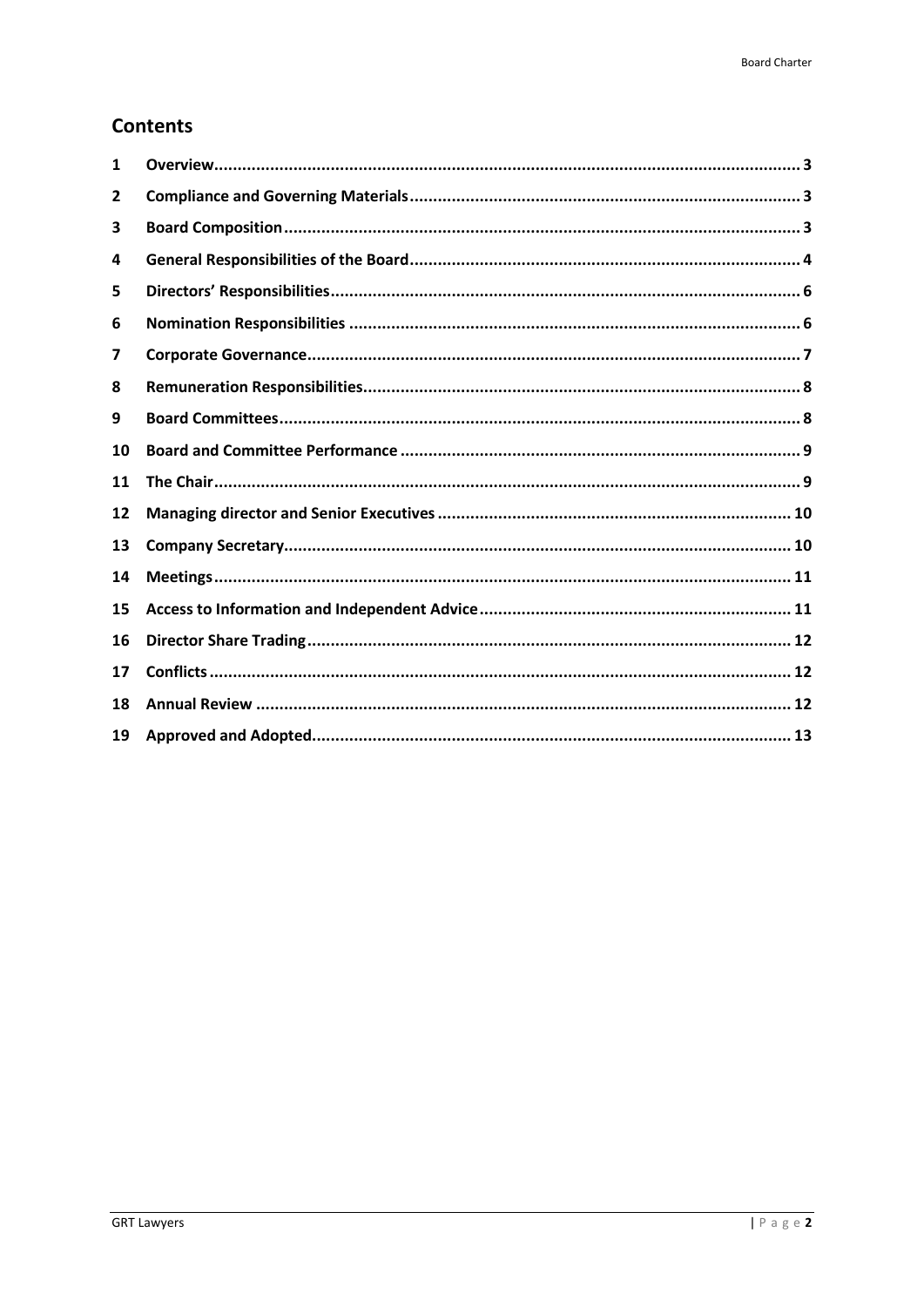#### <span id="page-2-0"></span>**1 OVERVIEW**

- (a) Apiam Animal Health Limited ACN 604 961 024 (**Company**) is a listed public company.
- (b) The board of directors (**Board**) is responsible for the corporate governance of the Company and its controlled entities and to ensure the creation and protection of shareholder value.
- (c) The purpose of this charter is to:
	- (i) promote high standards of corporate governance;
	- (ii) clarify the role and responsibilities of the Board; and
	- (iii) enable the Board to provide strategic guidance for the Company and effective oversight of the management of the company.
- (d) To the extent that there is inconsistency between this charter and the Company's constitution, the constitution will prevail to the extent of that inconsistency.

# <span id="page-2-1"></span>**2 COMPLIANCE AND GOVERNING MATERIALS**

## **2.1 Constitution**

The Company's Constitution is the Company's key governance document. The Board must ensure that it and the Company comply with the provisions of the Constitution at all times.

# **2.2 Compliance with Laws**

- (a) As a public listed company, the Company must comply with the Corporations Act 2001 (Cth) (**Act**), the ASX Listing Rules (**Listing Rules**) as well as all other applicable laws and regulations. Examples of applicable areas of regulation include:
	- (i) environmental protection legislation;
	- (ii) occupational health & safety legislation;
	- (iii) employment related laws; and
	- (iv) anti-discrimination legislation.

# <span id="page-2-2"></span>**3 BOARD COMPOSITION**

#### **3.1 Number of Directors**

In accordance with the Act and the Constitution, the Board must at all times comprise of at least three directors.

# **3.2 Independence**

- (a) The Board will comprise a majority of independent non-executive directors.
- (b) The board will determine on appointment and as necessary if a director is independent and free from extraneous influences that could materially interfere with judgement.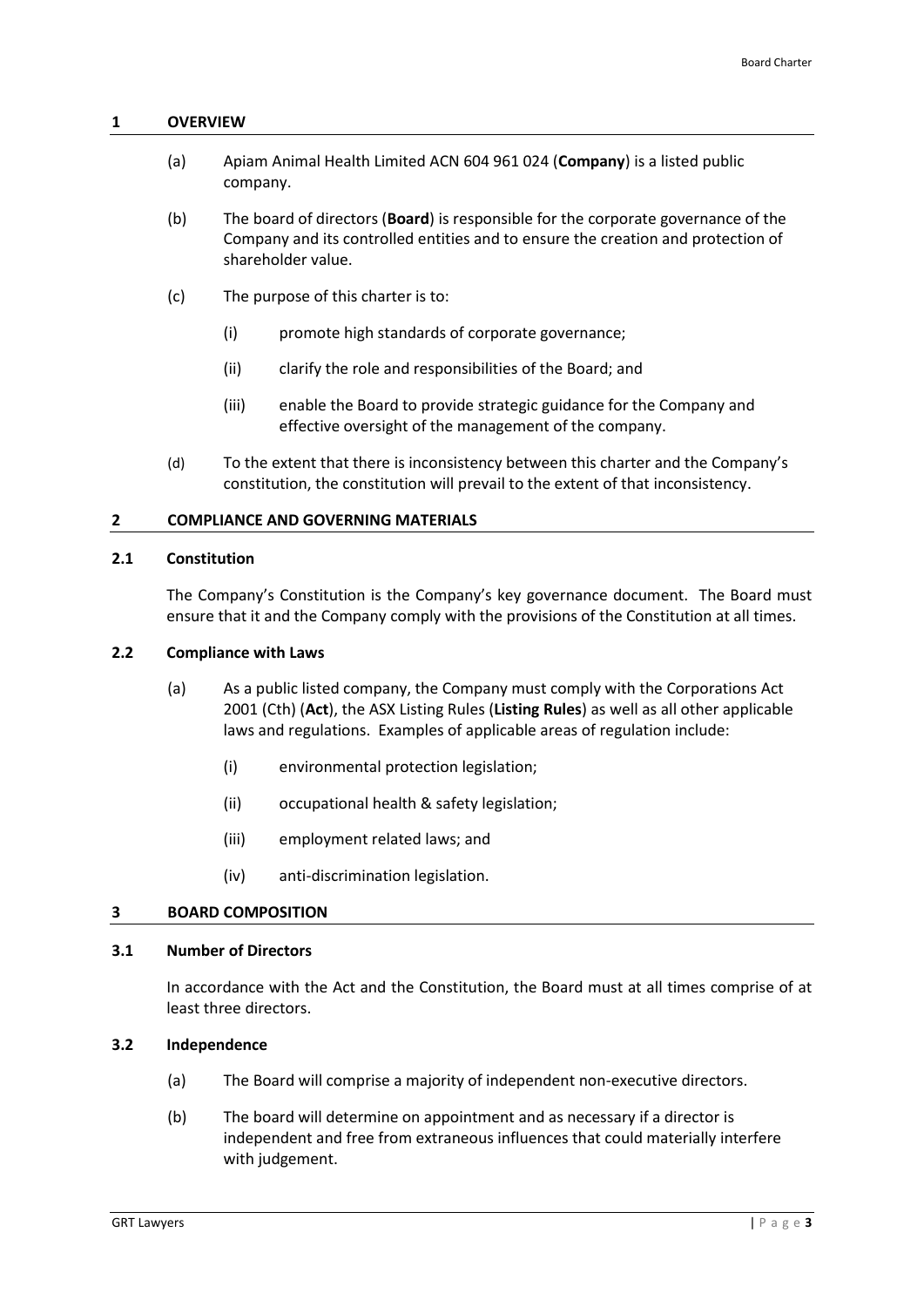To reach a conclusion about each directors status, the board will consider the particular circumstances, attributes, interest and relationships of each director and will have regard to the criteria contained in the ASX guidelines as being relevant indictors of independence (or lack of it).

# **3.3 Appointment and Removal of Directors**

- (a) Directors will be appointed and removed in accordance with the Act and the Constitution.
- (b) Executive directors must resign from the Board when they cease to occupy their executive role within Apiam.
- (c) In selecting new directors, the Board must ensure that the candidate has the appropriate range of skills, experience and expertise that will best complement Board effectiveness. Further, checks should be conducted regarding the potential new director's character, experience, education, criminal record and bankruptcy history.
- (d) In addition, any candidate must provide details of any other material directorships currently held and confirm that they have the necessary time to devote to their the Company position.
- (e) In the case of a candidate standing for election as a director for the first time, the candidate must:
	- (i) disclose the details of any interest, position, association or relationship that might influence, or reasonably be perceived to influence, in a material respect his or her capacity to bring an independent judgement to bear on issues before the Board and to act in the best interests of the entity and its security holders generally; and
	- (ii) if the Board considers that the candidate will, if elected, qualify as an independent director, provide a statement to that effect.

# **3.4 Nomination and Rotation of Directors**

Nomination and rotation of directors will be governed by the Act, the Listing Rules and the Constitution.

# <span id="page-3-0"></span>**4 GENERAL RESPONSIBILITIES OF THE BOARD**

- (a) The Board acts in the best interests of the Company as a whole and is accountable to shareholders for the overall direction, management and corporate governance of the Company.
- (b) The Board is responsible for:
	- (i) providing leadership and setting the strategic direction of the Company;
	- (ii) reviewing on an ongoing basis how the Company's strategic environment is changing, what key risks and opportunities are appearing, how they are being managed and what, if any, modifications in strategic direction should be adopted;
	- (iii) Approval of the strategic plan and budget annually;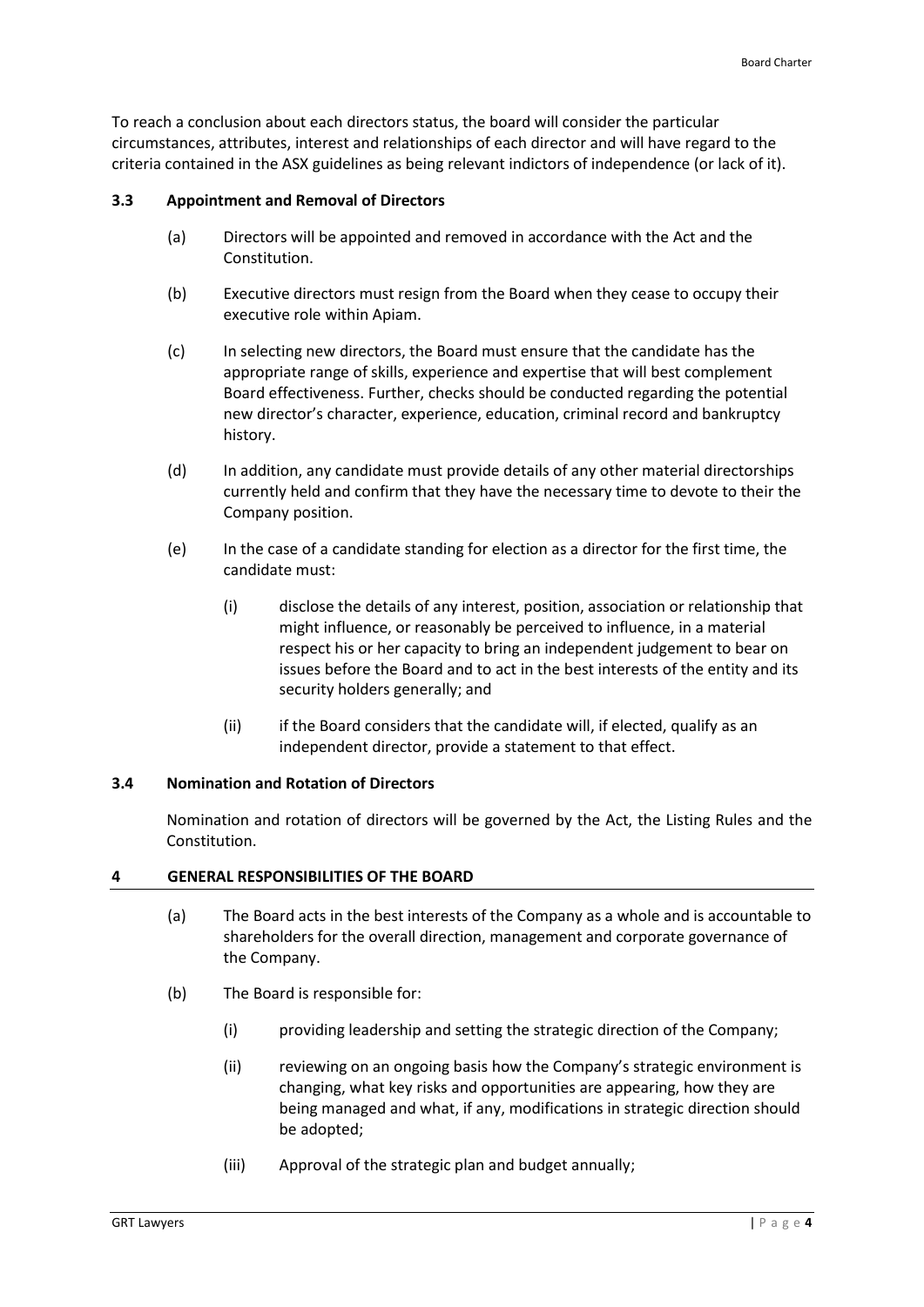- (iv) Monitoring and assessing management's performance against approved strategies and budgets;
- (v) Appointment and removal of the Managing Director and determination of the Managing's terms and conditions including remuneration subject to shareholder approval if required by the Corporations Act or the ASX Listing Rules;
- (vi) Setting the criteria and evaluating each year the performance of the Managing Director;
- (vii) Approval, on the recommendation of the Managing Director, of the appointment and remuneration of the direct reports to the Managing Director;
- (viii) appointing and when necessary removing the:
	- (A) the chairperson of the Board (**Chair**);
	- (B) the company secretary (**Company Secretary**);
- (ix) approving and monitoring the acquisition, establishment, disposal or cessation of any significant business or significant changes to organisational structures;
- (x) approving and monitoring progress of major capital expenditure;
- (xi) determining the Company's dividend policy (if any) and overseeing the financing of dividend payments (if any);
- (xii) monitoring the integrity of the Company's accounting and corporate reporting systems, including the external audit;
- (xiii) monitoring the Company's process for making timely and balanced disclosure of all material information concerning the Company that a reasonable person would expect to have a material effect on the price or value of its securities;
- (xiv) ensuring that the Company has in place an appropriate risk management framework;
- (xv) setting the risk appetite within which the Board expects Management to operate;
- (xvi) approving the Company's remuneration framework; and
- (xvii) monitoring the effectiveness of the Company's governance practises;
- (xviii) monitoring and managing the performance of Senior Executives;
- (xix) ensuring that appropriate resources are available to Senior Executives;
- (xx) approving and managing succession plans for Senior Executives and other key management positions that may be identified from time to time;
- (xxi) reviewing and monitoring any related party transactions; and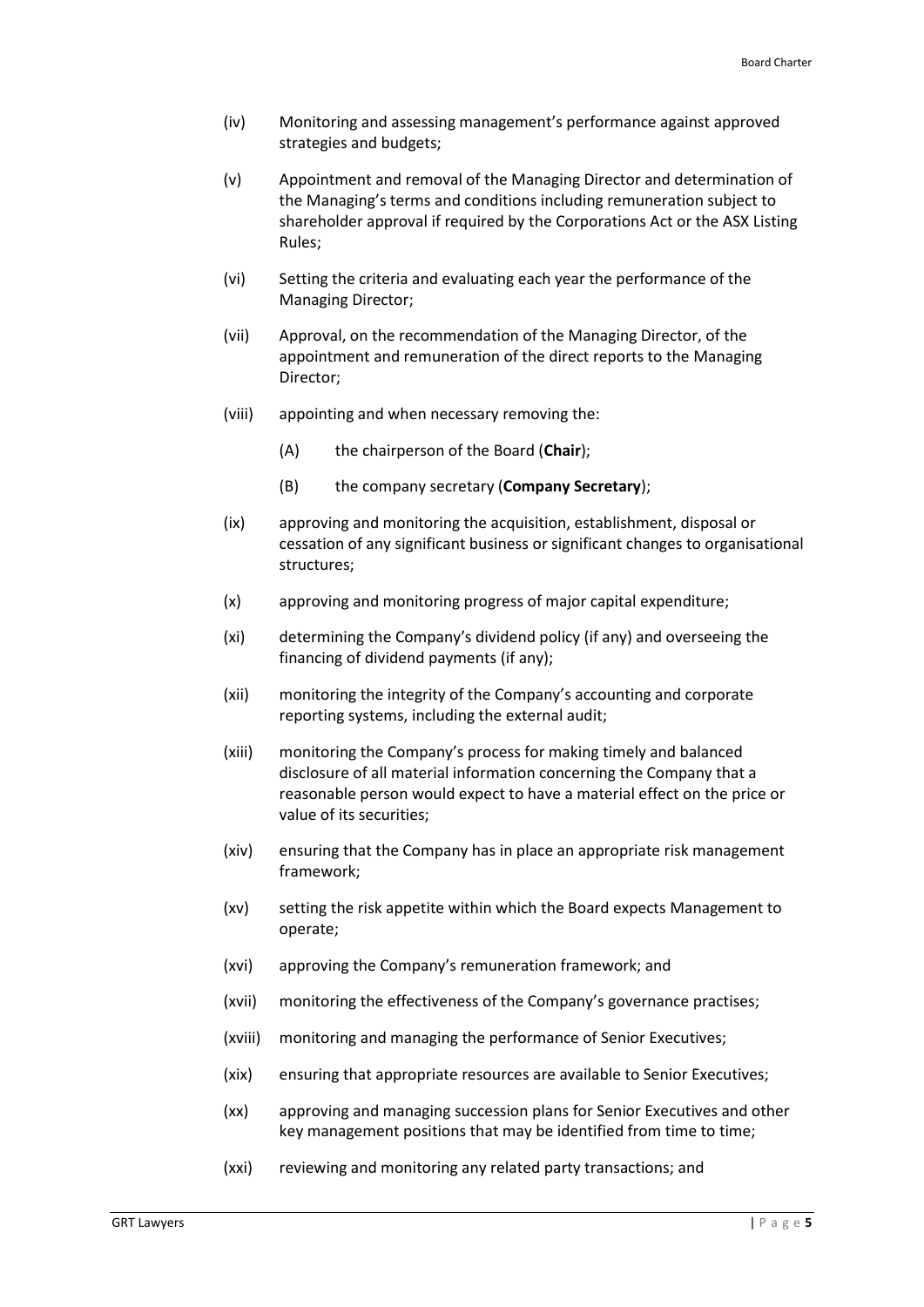(xxii) monitoring the Company's operations in relation to, and in compliance with, relevant regulatory and legal requirements.

# <span id="page-5-0"></span>**5 DIRECTORS' RESPONSIBILITIES**

- (a) Each director of the Company is bound by all the Company's charters, policies and codes of conduct, including:
	- (i) the Code of Conduct;
	- (ii) the Remuneration Policy;
	- (iii) the Continuous Disclosure Policy;
	- (iv) the Diversity Policy;
	- (v) the Securities Trading Policy;
	- (vi) the Shareholder Communication Policy;
	- (vii) Privacy Policy;
	- (viii) Dividend Policy;
	- (ix) Delegations of Authority Policy;
	- (x) Remuneration and Nomination Committee Charter; and
	- (xi) Audit and Risk Management Committee Charter.
- (b) Each director of the Company must also:
	- (i) conduct their duties at the highest level of honesty and integrity;
	- (ii) observe the rule and spirit of the laws and regulations with which the Company is bound to comply;
	- (iii) exercise care and diligence in carrying out their duties;
	- (iv) act in good faith in the best interests of the Company;
	- (v) avoid misusing their position, or information obtained as a result of their position, to gain a benefit for themselves, someone else or to cause harm to the Company;
	- (vi) maintain the confidentiality of all information acquired in the course of conducting their role; and
	- (vii) commit the time necessary to discharge effectively their role as a director.

#### <span id="page-5-1"></span>**6 NOMINATION RESPONSIBILITIES**

In relation to its nomination function, the Board is required to:

(a) assess the competencies required to discharge competently the Board's duties having regard to the Company's performance, financial position and strategic direction;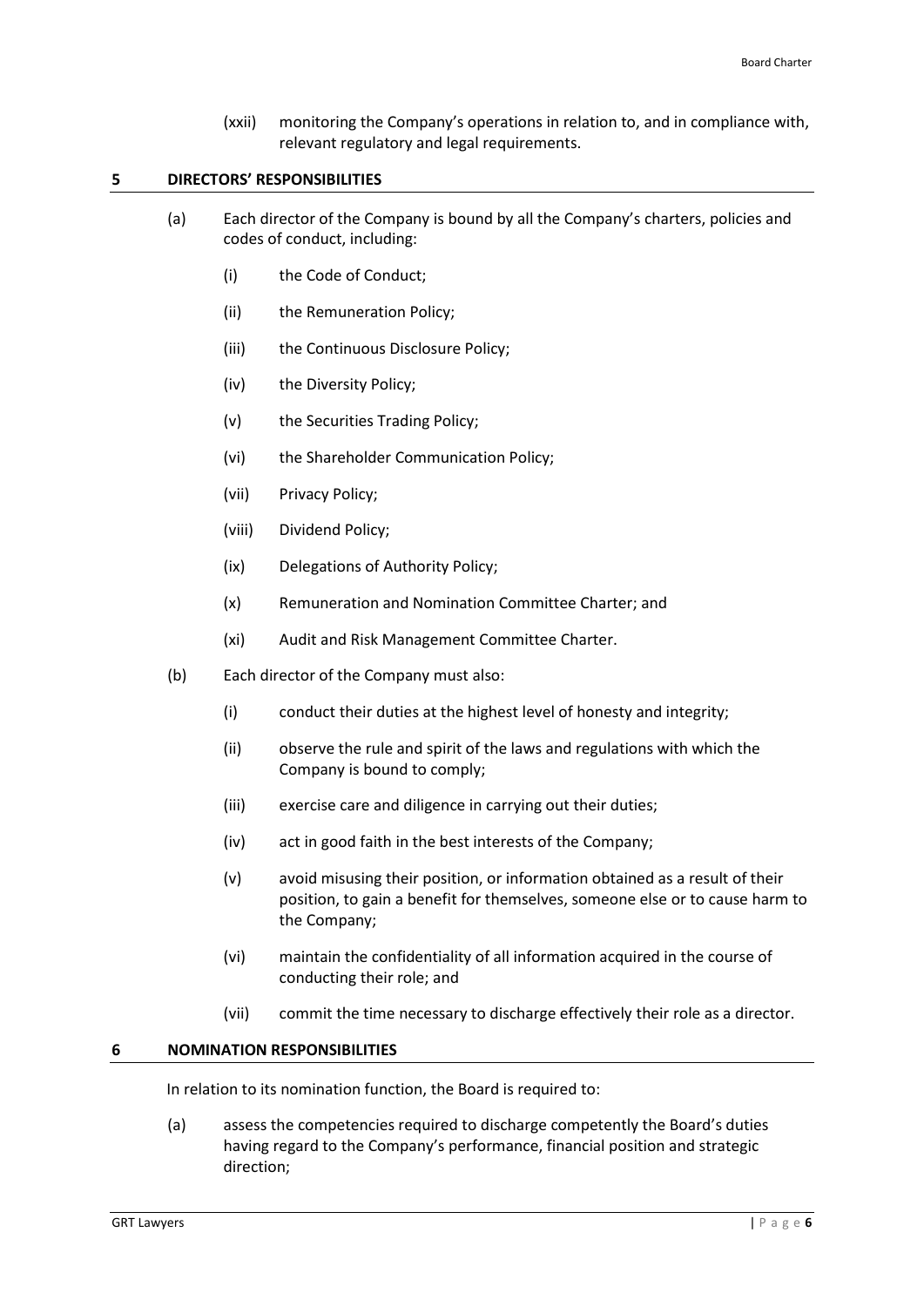- (b) develop and disclose to shareholders a Board skills matrix setting out the mix of competencies, experience and diversity that the Board currently has or is looking to achieve in its membership;
- (c) establish a process for identifying suitable candidates for appointment to the Board, including the MD, having regard to the competencies required and the competencies already represented on the Board;
- (d) undertake appropriate checks before a candidate is appointed or put forward to shareholders for election as a director;
- (e) ensure that all information necessary to make an informed decision is provided to shareholders in relation to a proposed candidate for election as a director;
- (f) develop and implement an induction program for all new directors and committee members which contains all such information and advice that may be considered necessary or desirable, including information regarding:
	- (i) the Company's operations and the industry sectors in which it operates;
	- (ii) the Company's financial, strategic, operational and risk management position;
	- (iii) governance matters, policies and procedures; and
	- (iv) the director or committee member's rights, duties and responsibilities;
- (g) ensure that the Company provides each director and senior executive with a written agreement setting out the terms of his or her employment;
- (h) regularly assess the independence of directors and report its findings to the Board;
- (i) review the time commitments required from non-executive directors and whether the existing non-executive directors are meeting that requirement;
- (j) plan for Board succession generally; and
- (k) implement plans regarding the succession of the MD, executive directors and other senior management of the Company, including in regard to maintaining the required mix of competencies, experience and diversity.

# <span id="page-6-0"></span>**7 CORPORATE GOVERNANCE**

- (a) The Board is required to:
	- (i) review developments in corporate governance best practice and where necessary, take action in relation to any matters that are relevant to the Company, or to the expectations of the Company's shareholders and other stakeholders;
	- (ii) review its policies, practices and procedures and that of its committees in light of the corporate governance requirements set down by regulators, including the Australian Securities and Investments Commission (**ASIC**) and the Australian Stock Exchange (**ASX**);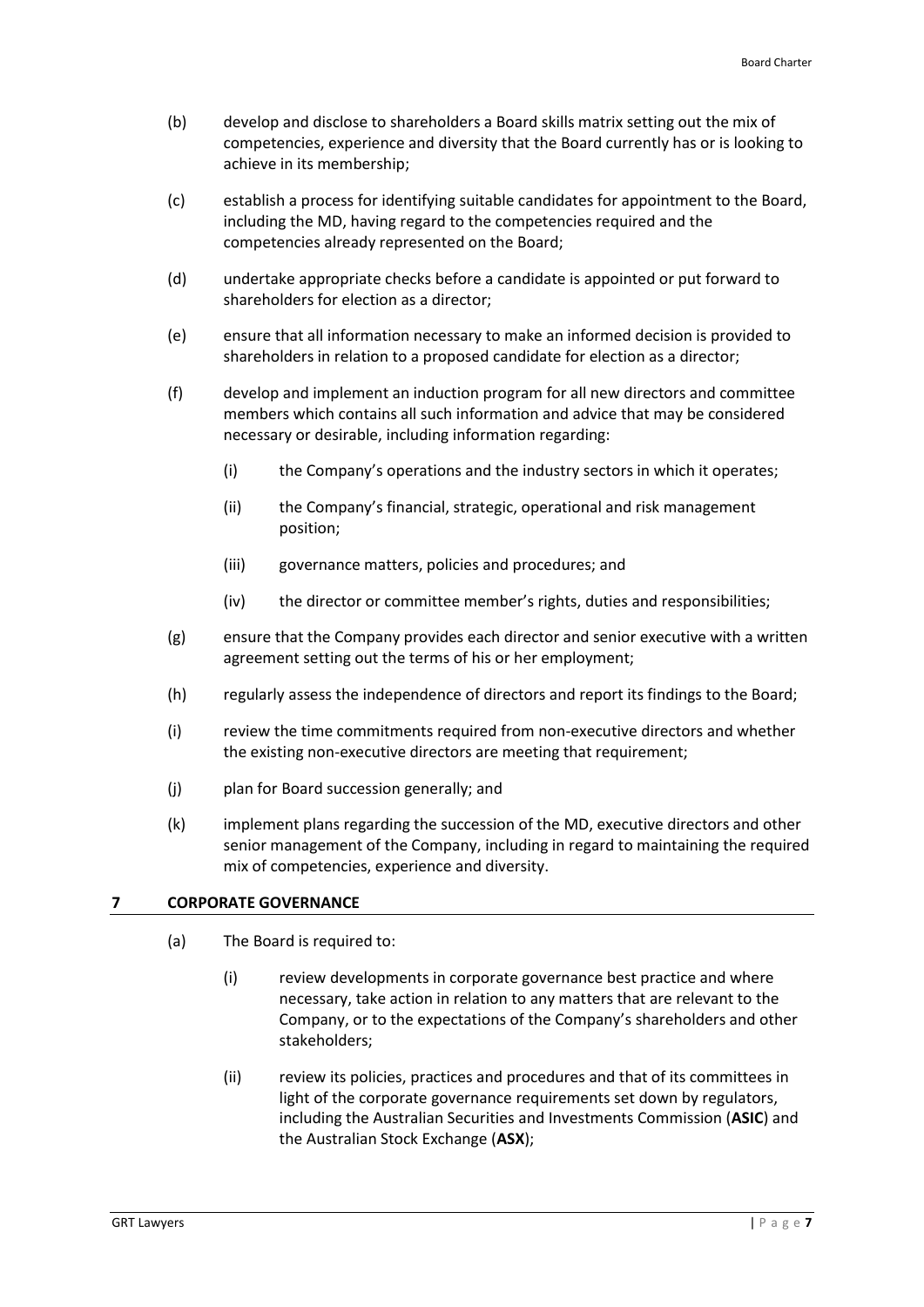- (iii) review on an annual basis the adequacy of the Company's corporate governance policies, practices and procedures and take action in respect of any necessary or desirable changes; and
- (iv) review on an annual basis the Company's compliance with its corporate governance policies.
- (b) The Company's Annual Report will include a Corporate Governance Statement, which will contain all necessary content required by the *ASX Corporate Governance Principles and Recommendations* (as well as explanations of any departures from the *ASX Corporate Governance Principles and Recommendations*).
- (c) As part of an effective communications strategy, the Company will establish and keep current a dedicated section of its website where all relevant corporate governance information can be accessed by the public.

# <span id="page-7-0"></span>**8 REMUNERATION RESPONSIBILITIES**

- (a) The Board is responsible for reviewing and making recommendations in relation to:
	- (i) the Company's remuneration framework for directors, including the process by which any pool of directors' fees approved by shareholders is allocated to directors;
	- (ii) the remuneration packages to be awarded to senior executives;
	- (iii) incentive compensation, including any equity-based remuneration plans;
	- (iv) superannuation arrangements for directors and senior executives;
	- (v) whether there is any gender or inappropriate bias in remuneration for directors and senior executives; and
	- (vi) whether the Company is in compliance with relevant provisions of the ASX Listing Rules and Australian corporations law.
- (b) The Board will ensure that the Company satisfies its remuneration related report obligations under the *Corporations Act 2001 (Cth)* and remains complaint with any other applicable governance, accounting and legal requirements regarding disclosure of remuneration.

# <span id="page-7-1"></span>**9 BOARD COMMITTEES**

- (a) The Board has established an Audit and Risk Management Committee and a Remuneration and Nomination Committee and may from time to time establish additional committees to assist it in carrying out its responsibilities and to consider certain issues and functions in detail.
- (b) Although the Board may delegate powers and responsibilities to this committee and any other committees, the Board retains ultimate accountability for discharging its duties.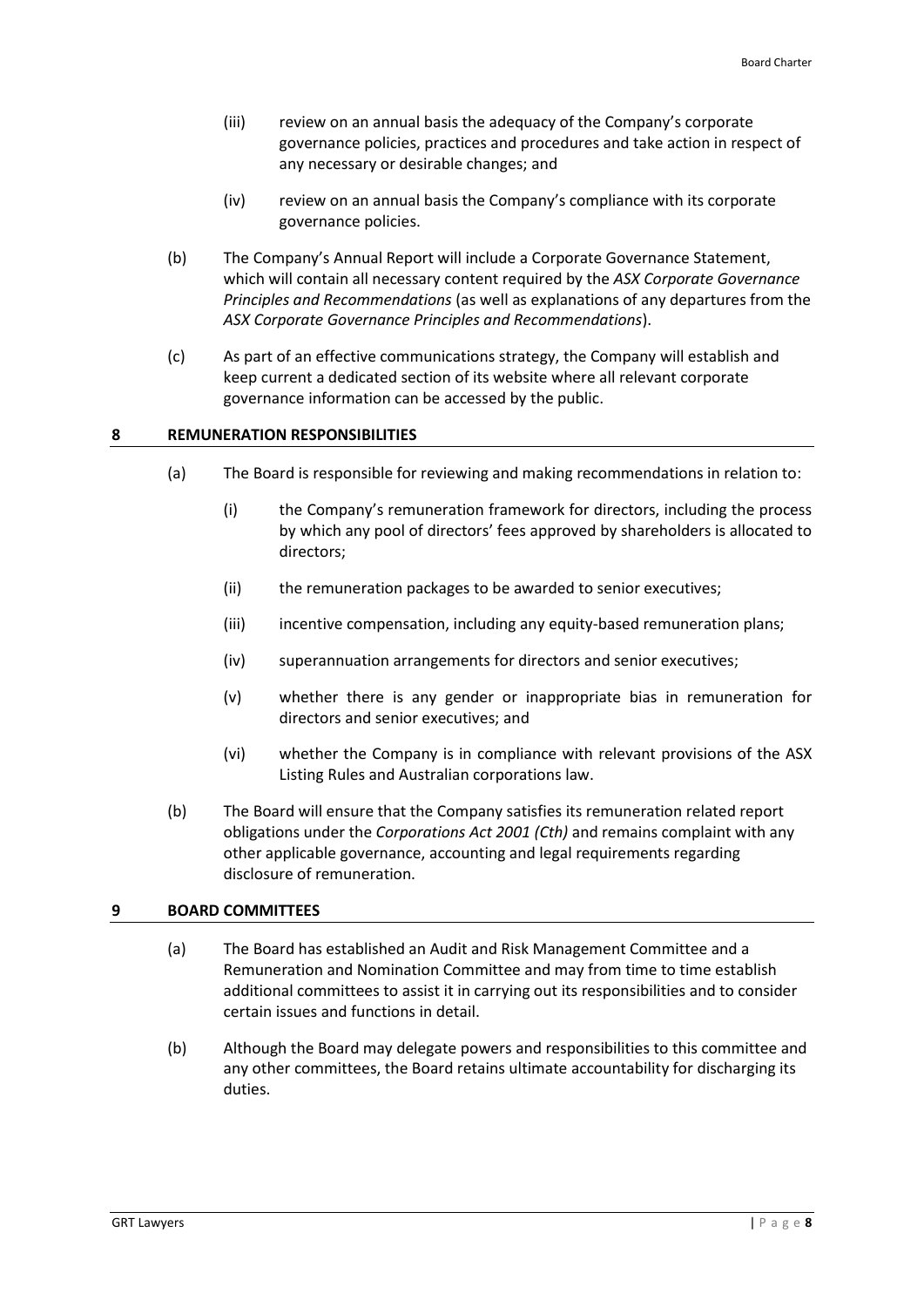- (c) The Board will consider and approve charters for the various committees. These charters will identify the areas in which the Board will be assisted by each committee, as well as setting out matters relevant to their composition, responsibilities and administration.
- (d) Each committee will report regularly to the Board in accordance with their respective charters.

#### <span id="page-8-0"></span>**10 BOARD AND COMMITTEE PERFORMANCE**

The Board is required to:

- (a) develop and implement a process for periodically evaluating the skills, performance, and effectiveness of the MD and other senior executives, the Board, its committees (as established from time to time) and its individual members; and
- (b) ensure that continuing professional development opportunities are available for directors and committee members to develop and maintain the appropriate skills and knowledge required to perform their roles effectively.

## <span id="page-8-1"></span>**11 THE CHAIR**

- (a) The Chair will be an independent non-executive director, selected on the basis of relevant experience, skill, judgement and leadership abilities to contribute to the effective direction of the Company.
- (b) The role of the Chair and the MD will be exercised by two separate individuals.
- (c) The Chair is responsible for:
	- (i) leadership of the Board;
	- (ii) overseeing the Board in the effective discharge of its supervisory role;
	- (iii) the efficient organisation and conduct of the Board's function and meetings;
	- (iv) promoting constructive and respectful relations between directors and between the Board and the Company's managers (**Management**);
	- (v) communicating the Board's position to shareholders and the public;
	- (vi) facilitating the effective contribution and ongoing development of all directors;
	- (vii) briefing all directors in relation to issues arising at meetings;
	- (viii) chairing general meetings;
	- (ix) monitoring and facilitating reviews of the performance of the Board;
	- (x) ensuring the Board regularly meets to consider the Company performance and key issues facing it; and
	- (xi) committing the time necessary to discharge effectively his/her role as Chair.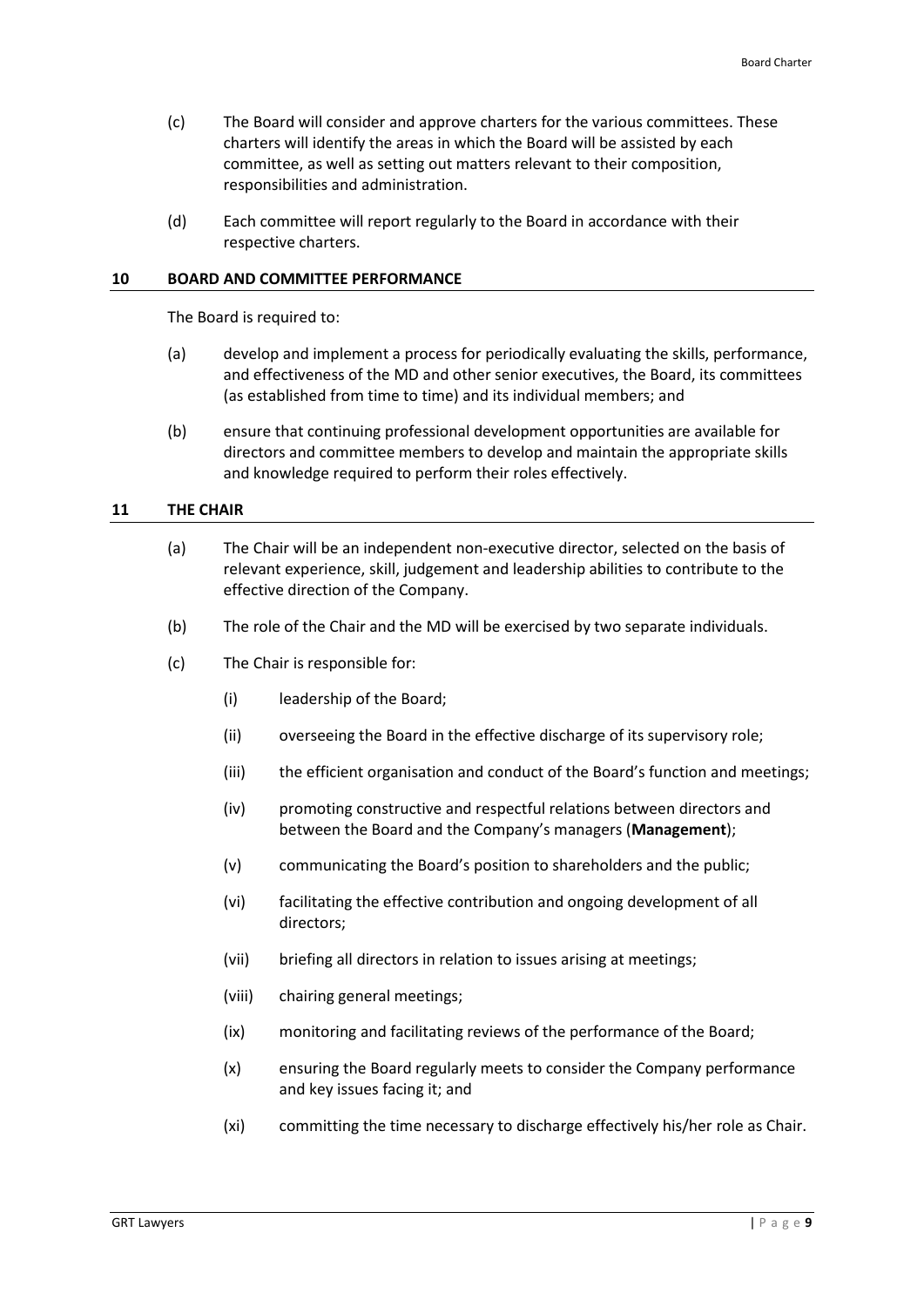#### <span id="page-9-0"></span>**12 MANAGING DIRECTOR AND SENIOR EXECUTIVES**

- (a) Responsibility for day to day management and administration of the Company is delegated by the Board to the MD and the Company's other Senior Executives.
- (b) The MD manages the Company in accordance with the strategy, plans and policies approved by the Board.
- (c) The responsibilities of the MD include:
	- (i) developing and recommending to the Board strategies, business plans and annual budgets for the Company;
	- (ii) implementing the strategies, business plans and budgets adopted by the Board;
	- (iii) providing effective leadership, direction and supervision of the Senior Executive team to achieve the strategies, business plans and budgets adopted by the Board;
	- (iv) managing resources within budgets approved by the Board;
	- (v) ensuring compliance with applicable laws and regulations; and
	- (vi) ensuring the Board is given sufficient information to enable it to perform its functions, set strategies and monitor performance.
- (d) The Board has in place procedures to assess the performance of the MD and Senior Executives.

#### <span id="page-9-1"></span>**13 COMPANY SECRETARY**

- (a) The role of the Company Secretary includes:
	- (i) advising the Board and its committees (as established from time to time) on governance matters;
	- (ii) monitoring that Board and committee policy and procedures are followed;
	- (iii) coordinating the timely completion and despatch of board and committee papers;
	- (iv) ensuring that the business at Board and committee meetings is accurately captured in the minutes; and
	- (v) helping to organise and facilitate the induction and professional development of directors.
- (b) Each director should be able to communicate directly with the Company Secretary and vice versa.
- (c) The Company Secretary is accountable directly to the Board, through the Chair, on all matters to do with the proper functioning of the Board.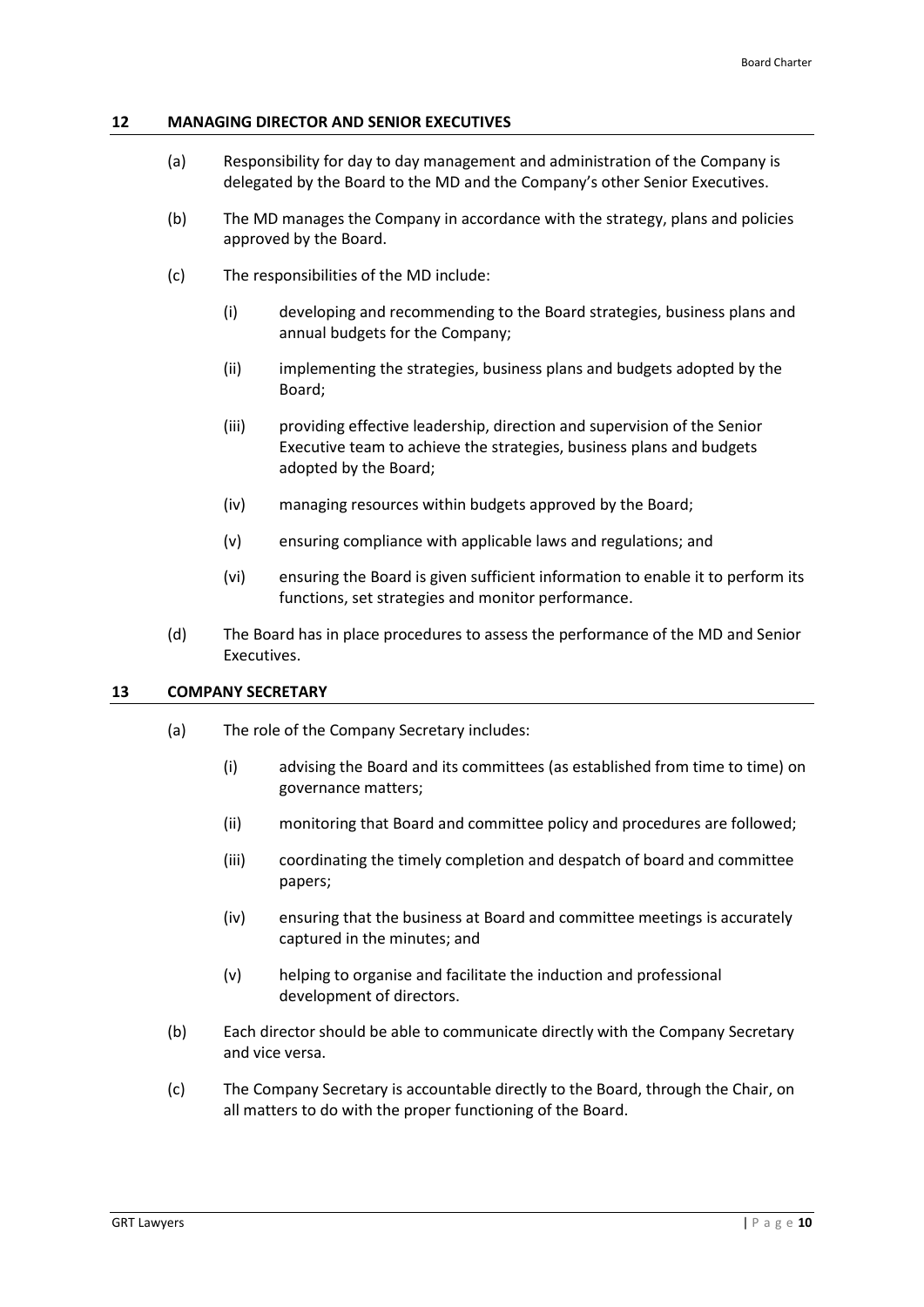#### <span id="page-10-0"></span>**14 MEETINGS**

- (a) The Board will meet not less than four times per annum and as frequently as may otherwise be required to deal with urgent matters.
- (b) A meeting of the directors may be called in accordance with the requirements of the Company's constitution.
- (c) In advance of each Board meeting, the Company Secretary will prepare an agenda, which is to be approved by the Chair and circulated to the directors.
- (d) Directors are expected to diligently prepare for, attend and participate in all Board meetings.
- (e) As necessary or desirable, the Board may invite any Senior Executives, Management, auditors, external advisors, or other persons to attend and contribute to meetings.

#### <span id="page-10-1"></span>**15 ACCESS TO INFORMATION AND INDEPENDENT ADVICE**

# **16.1 Written Agreement**

Upon appointment, each director and Senior Executive will be provided with a written agreement setting out the key terms of his or her employment.

#### **16.2 Induction Program**

Upon appointment, each director will undertake the induction program developed by the Board.

# **16.3 Ongoing Information**

The Chair, MD, Company Secretary and any other Senior Executives must ensure that updated information is provided to the Board in a timely fashion to enable the directors to effectively discharge their duties.

#### **16.4 Requested Information**

- (a) Directors are entitled to request and receive such additional information as they consider necessary to support informed decision-making.
- (b) In discharging its role, the Board shall have unrestricted access to:
	- (i) all books and records of the Company; and
	- (ii) all staff, including the Company's managers to seek information and explanations from them; and
	- (iii) the Company's auditors, both internal and external, to seek explanations and information from them without Management being present.

#### **16.5 Independent Advice**

(a) Subject to obtaining the Chair's consent, a director of the Company is entitled to seek independent professional advice (including but not limited to legal, financial or accounting advice) at the Company's expense on any matter connected with the discharge of his or her responsibilities.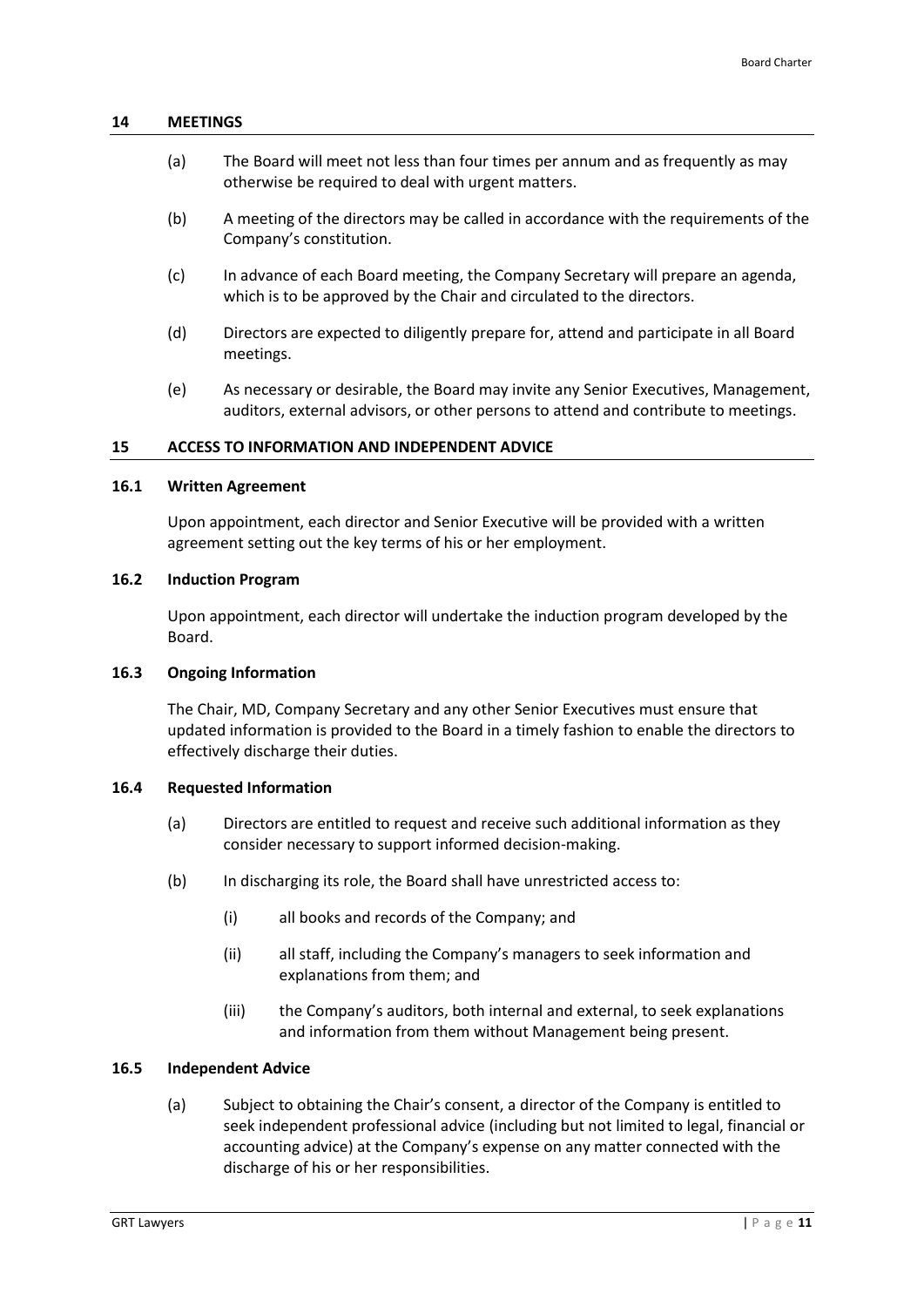- (b) The Chair must not unreasonably withhold or delay consent.
- (c) The Chair may determine that any advice received by an individual director will be circulated to the remainder of the Board.
- (d) The right to advice does not extend to advice concerning matters of a personal or private nature, including for example, matters relating to the director's contract of employment with the Company (in the case of an executive director) or any dispute between the director and the Company.
- (e) All directors are entitled to the benefit of the Company's standard Deed of Access, Indemnity and Insurance, which provides ongoing access to Board papers and, at the Company's expense, directors and officers insurance.

## <span id="page-11-0"></span>**16 DIRECTOR SHARE TRADING**

The Company's Securities Trading Policy imposes restrictions on the trading of financial products by directors and others persons in possession of undisclosed price sensitive information. All directors must follow that policy.

#### <span id="page-11-1"></span>**17 CONFLICTS**

- (a) Directors are required to act in a manner which is consistent with the best interests of the Company as a whole, free of any actual or possible conflicts of interest.
- (b) Directors must:
	- (i) disclose to the Board any actual or potential conflict of interest or duty, or matter that might reasonably be thought to exist as soon as the situation arises;
	- (ii) take all necessary and reasonable action to resolve or avoid any actual or potential conflict of interest or duty; and
	- (iii) comply with all applicable law and the Constitution in relation to disclosing material personal interests and restrictions on voting.
- (c) If a conflict exists, it is expected that any director to whom the conflict relates will leave the room when the Board is discussing any matter to which the conflict relates.
- (d) Directors are expected to inform the Chair of any proposed appointment to the board or executive of another company as soon as practicable.
- (e) No director will participate in the determination of their own remuneration.
- (f) No director will participate in the review of their own performance.
- (g) No director will be present for discussions at a Board meeting on, or vote on a mater regarding, his or her election, re-election, or removal.

#### <span id="page-11-2"></span>**18 ANNUAL REVIEW**

- (a) At the end of each annual reporting period, the Board will:
	- (i) conduct a self-evaluation of its performance against this Charter;